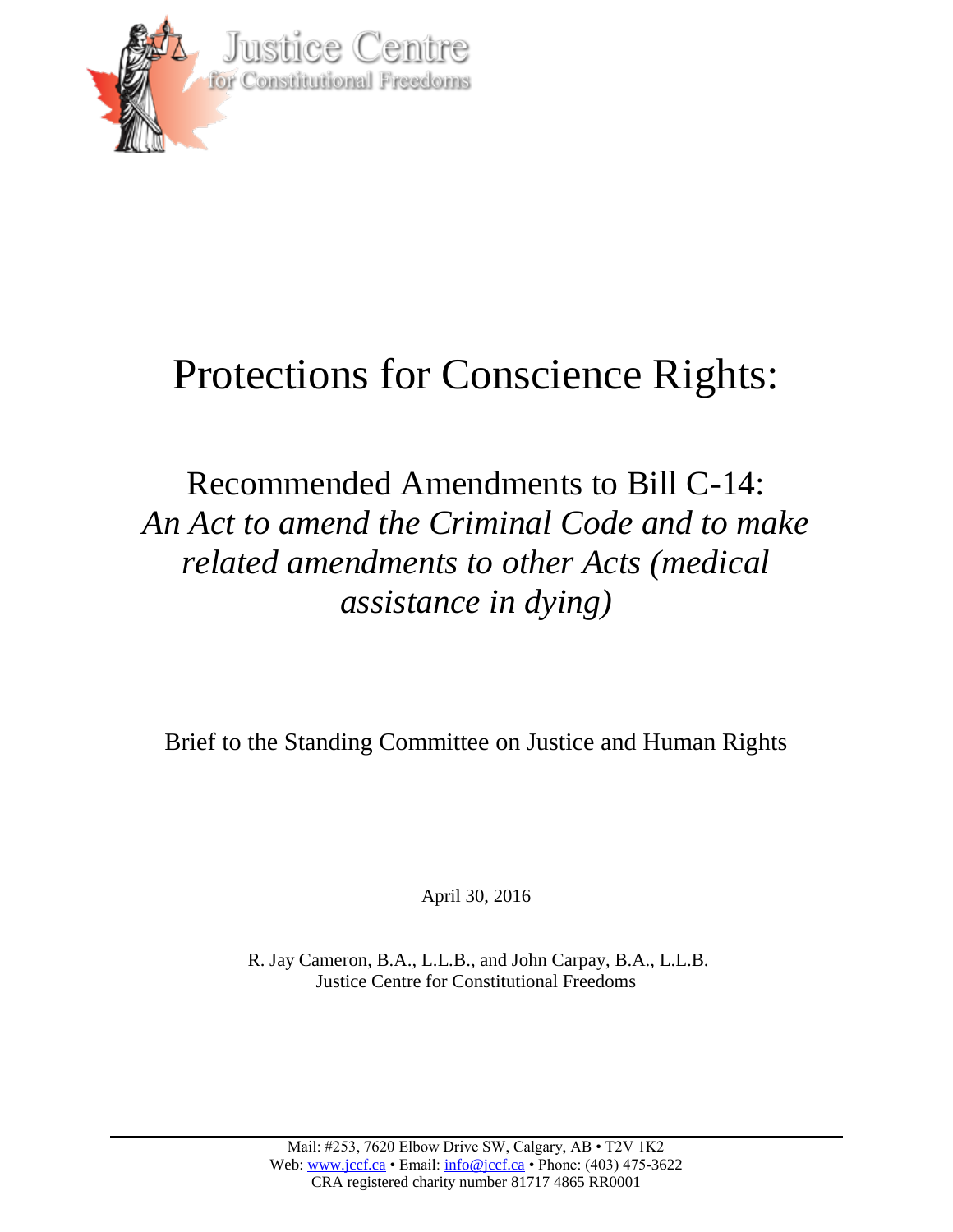## **The Lack of Protections for Conscience and Religious Belief**

Substantial portions of Bill C-14 appropriately reflect the decision of the Supreme Court of Canada in *Carter v. Canada (Attorney General)*, 2015 SCC 5 [*Carter*].<sup>1</sup> However, Bill C-14 is not fully compliant with the *Carter* decision.

The Court in *Carter* held that "complex regulatory regimes are better created by Parliament than by the courts",<sup>2</sup> and envisioned the enactment of new legislation to address the Court's invalidation of the offending *Criminal Code* provisions against euthanasia (s. 14) and assisting in the commission of suicide (s. 241(b)). It was in the context of noting the need for legislative reform to allow for Medical Assistance In Dying ("MAID") that the Court discussed and reiterated the conscience and religious rights of medical practitioners, stating that, "nothing in the declaration of invalidity which we propose to issue would compel physicians to provide assistance in dying."<sup>3</sup> The Court stated that it did "not wish to pre-empt the legislative and regulatory response to [*Carter*]." Instead, the Court "underline[d] that the *Charter* rights of patients and physicians will need to be reconciled." Thus, it is apparent that the Court intended Parliament's legislative response to address the issue of medical practitioners' conscience rights. Bill C-14 fails to do so.

## **Recommendation: In order to comply with** *Carter***, Bill C-14 should codify protections for the conscience rights of physicians, nurses, pharmacists, and other health care workers, as well as health care organizations and institutions, to refuse to participate in, and refuse to refer for MAID.**

The Supreme Court of Canada decision in *Carter* in no way compels doctors or other healthcare workers to cooperate unwillingly in providing MAID. *Carter* was predicated on two key factual

l

<sup>&</sup>lt;sup>1</sup> As reflected in Bill C-14, *Carter* requires the limiting of MAID to persons over the age of 18 years of age (paras. 3-4), the limiting of MAID to those individuals who are suffering from an actual physical ailment, disease or disability (paras. 68, 86, 127), and the prerequisite of mental competency at the time of request for MAID as a criterion for the provision of MAID.

<sup>2</sup> *Carter* at para. 125.

<sup>3</sup> *Carter* at para. 132.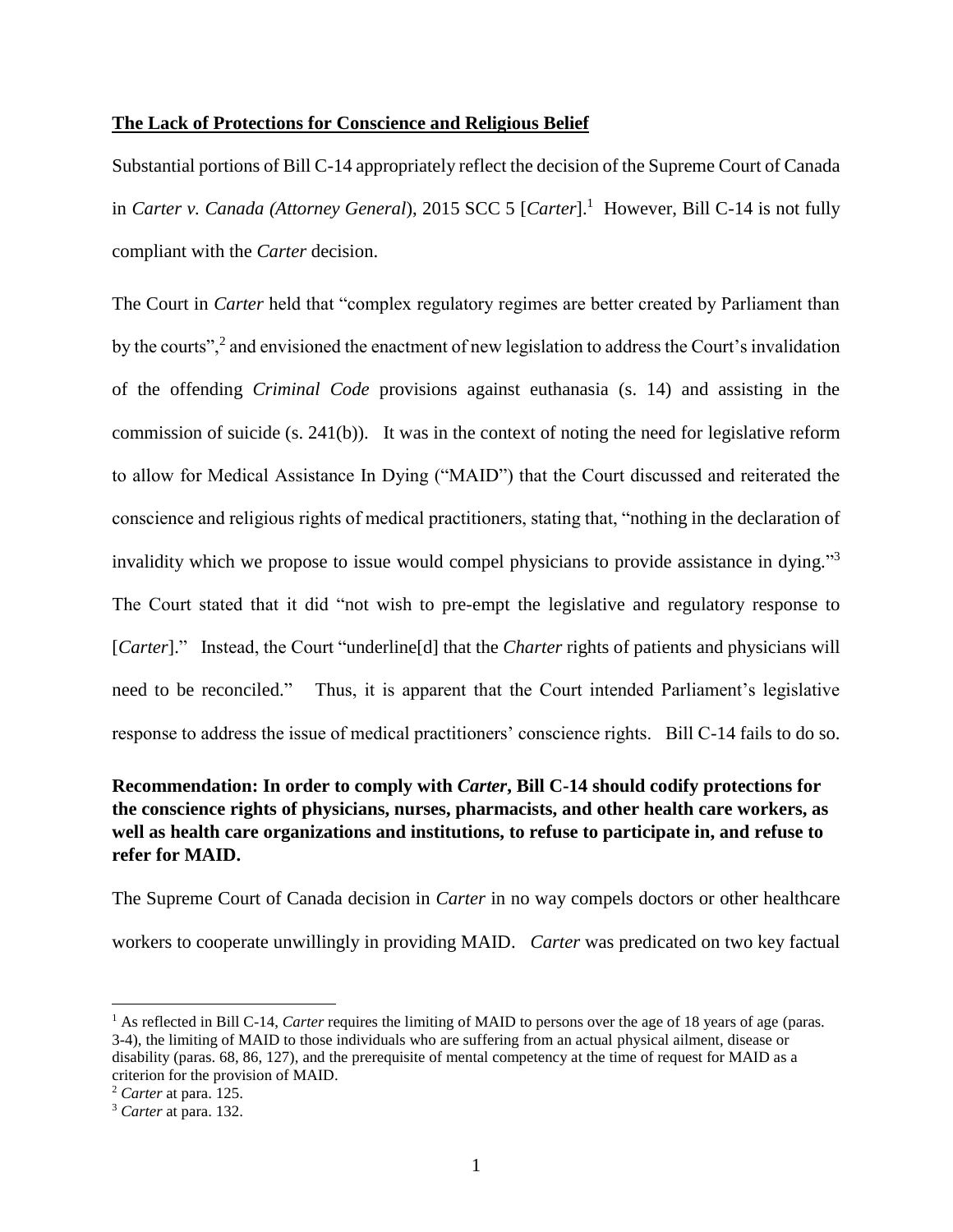conditions: a willing patient and a willing doctor. The applicants in *Carter* neither sought nor received a *Charter* right to compel doctors and other healthcare practitioners to provide, or refer for, MAID.

Despite the foregoing, provincial Colleges of Physicians, as well as Nurses' Associations have instituted requirements that their respective members participate in MAID, in disregard of conscience rights, on pain of professional sanction and reprisal. Parliaments' opportunity is manifest: the offending professional requirements violate both the law in *Carter* and the *Canadian Charter of Rights and Freedoms* (the "*Charter*") protections under s. 2(a), and s. 7.<sup>4</sup> Parliament can and should bring uniformity and clarity to the issue of conscience rights and MAID. Doctors, educators, medical students<sup>5</sup> and the various Colleges would all benefit from the inclusion in Bill C-14 of the protections for conscience and religious rights, as *Carter* mandates.

In addition to legal reasons, there are also strong pragmatic reasons for protecting conscience rights. Tens of thousands of Canadians trust and rely daily on the premise that their doctors and nurses will act in an ethical and conscientious manner in the provision of service. Provincial Colleges of Physicians have ethical requirements for doctors, and expect physicians to be governed by a strong sense of moral and ethical responsibility in daily practice.<sup>6</sup> Yet many of the same

 $\overline{a}$ 

<sup>4</sup> On the rights of liberty and security, the Court in *Carter* stated at paragraph 64: "Underlying both of these rights is a concern for the protection of individual autonomy and dignity. Liberty protects 'the right to make fundamental personal choices free from state interference'". Some colleges of physicians have regulations which threaten professional sanction for medical practitioners who abstain from MAID. These provisions violate s. 7 of the *Charter.* 

<sup>5</sup> Educators and medical students are uncertain as to the rights of doctors: see http://www.cbc.ca/news/canada/ toronto/doctor-assisted-dying-medical-students-canada-1.3550703

<sup>6</sup> During the April 22, 2016 Parliamentary debate on Bill C-14, the Minister of Justice and Attorney General, the Honourable Jody Wilson-Raybould, noted that Bill C-14 provides doctors and nurses with the opportunity to make ethical decisions, stating: "The bill would also require that the person have a grievous and irremediable condition, which is defined in the bill. The definition is intended to be applied flexibly by physicians and nurse practitioners who can use their training, ethics, and good judgment to apply the criteria." [https://openparliament.ca/bills/42-1/C-](https://openparliament.ca/bills/42-1/C-14/)[14/](https://openparliament.ca/bills/42-1/C-14/) This type of judgment and ethical practice of medicine is a professional requirement, and must be respected on both side of the MAID equation – both for practitioners who wish to opt out of MAID due to ethical or conscience